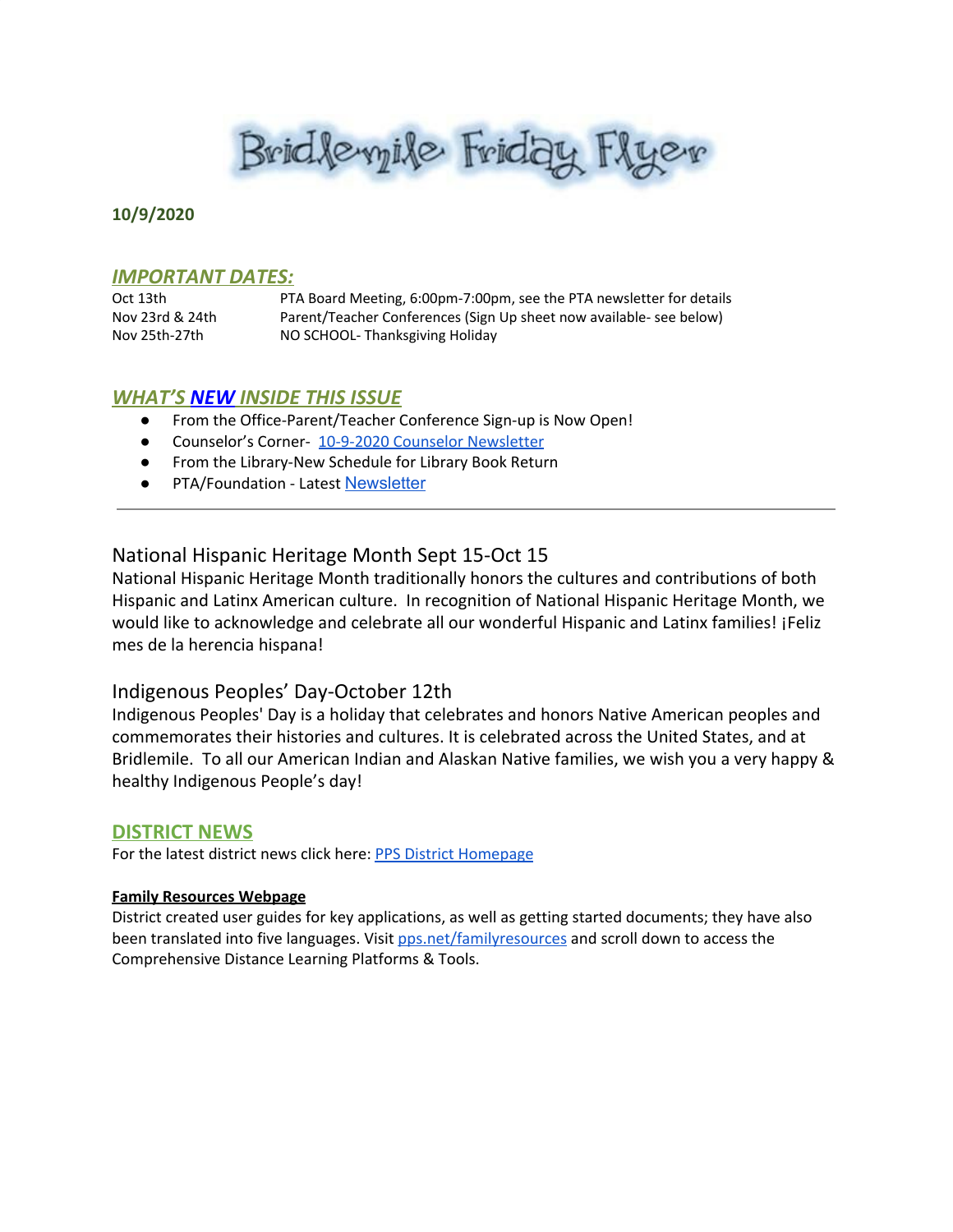## **FROM THE OFFICE**

# **Bridlemile Fall Conference Sign-ups**



This year, conference sign-ups will be happening via Google Calendar. To sign up for a conference time please follow these steps:

- 1. Click on the link below for your child's teacher. The link will bring you to a Google calendar specific to each teacher so you will need to sign in with a Google account to access it. Student accounts will work fine if no parent Google account is available.
- 2. Advance the calendar to Nov. 23-24 (there is a link at the bottom of the page that will do this automatically)
- 3. Click on the available time slot that you want to claim. Click on save to finalize your sign-up.

A video version of these steps can be found here: [Bridlemile Conference Sign-Up](https://drive.google.com/file/d/1qJ12afpeNdaZ8PdcEeJ7HWXZM4d7waDf/view)

*Please note that while slots are 30 minutes, conferences will only be 20 minutes. The additional time is allotted for teachers to transition between meetings.*

| Teacher       | Sign-up Links                      |
|---------------|------------------------------------|
| Sumner        | <b>Sumner Conference Link</b>      |
| <b>Beebe</b>  | <b>Beebe Conference Link</b>       |
| <b>Black</b>  | <b>Black Conference Link</b>       |
| Augustine     | <b>Augustine Conference Link</b>   |
| Guthrie       | <b>Guthrie Conference Link</b>     |
| Rischiotto    | <b>Rischiotto Conference Link</b>  |
| Smith/Barde   | <b>Smith/Barde Conference Link</b> |
| <b>Hales</b>  | <b>Hales Conference Link</b>       |
| <b>Koning</b> | <b>Koning Conference Link</b>      |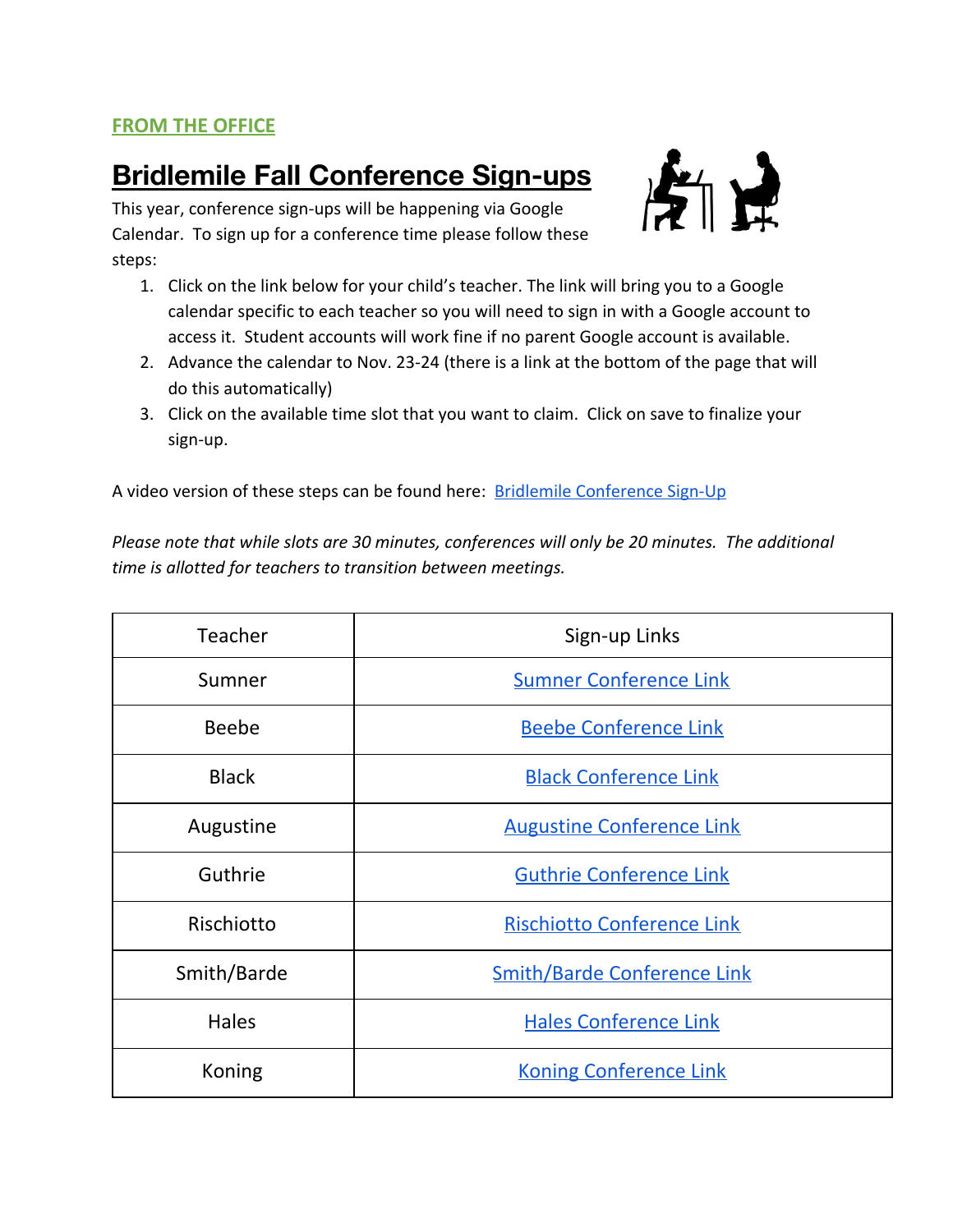| Maddy           | <b>Maddy Conference Link</b>           |
|-----------------|----------------------------------------|
| Gayler          | <b>Gayler Conference Link</b>          |
| Lockett         | <b>Lockett Conference Link</b>         |
| Welle           | <b>Welle Conference Link</b>           |
| <b>McNeal</b>   | <b>McNeal Conference Link</b>          |
| <b>Miner</b>    | <b>Miner Conference Link</b>           |
| <b>Dillon</b>   | <b>Dillon Conference Link</b>          |
| Gooselaw        | <b>Gooselaw Conference Link</b>        |
| Hansen          | <b>Hansen Conference Link</b>          |
| Whitaker        | <b>Whitaker Conference Link</b>        |
| Covington-Brehm | <b>Covington-Brehm Conference Link</b> |

Specialist teachers will also be available to meet remotely to talk about their program or answer questions. Please follow the same sign-up procedure to schedule a meeting with a specialist teacher.

Specialist Meeting Sign-Ups

| <b>Barlow</b>    | <b>Barlow Conference Link</b>    |
|------------------|----------------------------------|
| <b>Morris</b>    | <b>Morris Conference Link</b>    |
| <b>McCormick</b> | <b>McCormick Conference Link</b> |
| Dahinden         | Dahinden Conference Link         |
| Stenger          | <b>Stenger Conference Link</b>   |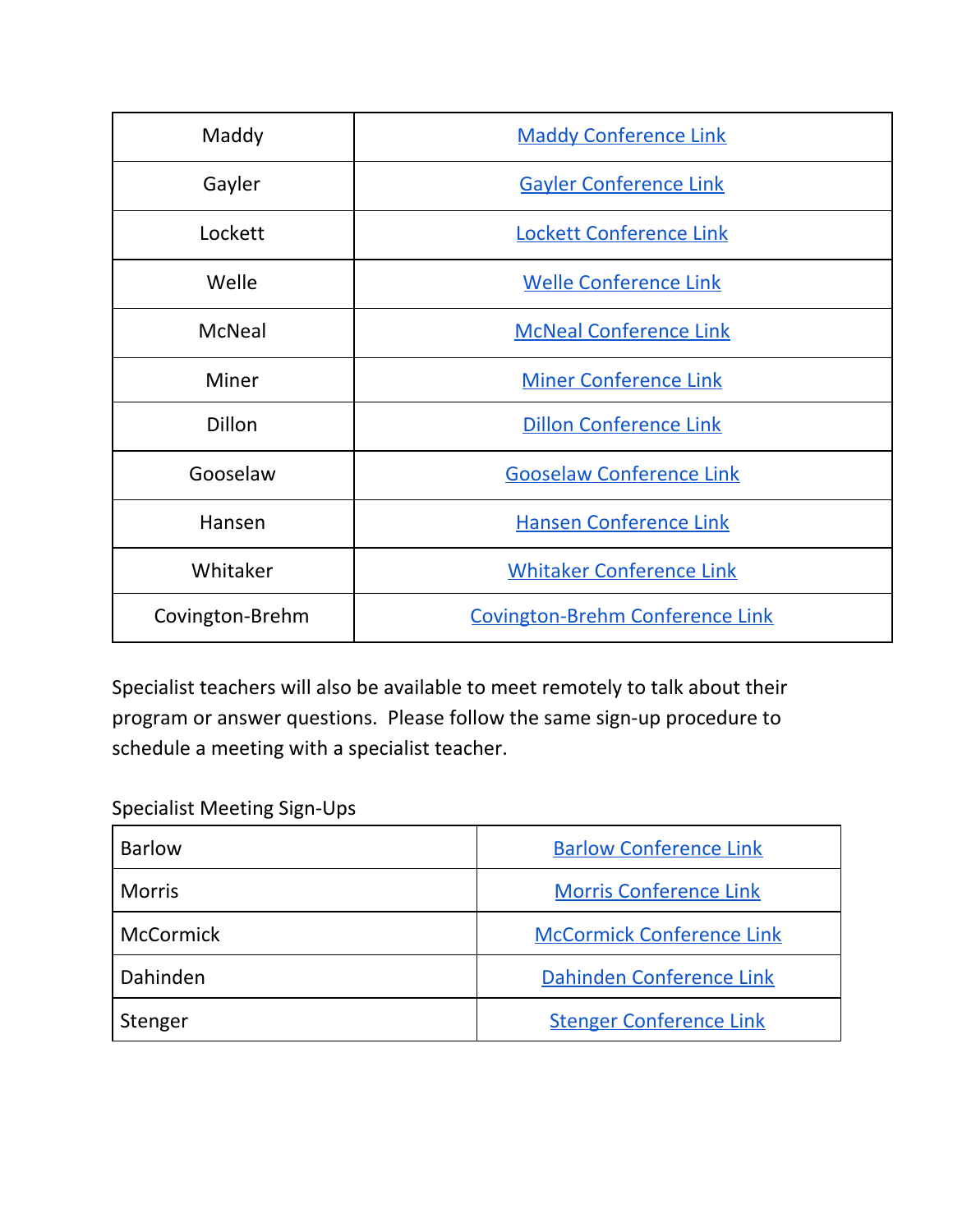Student Profile Verification **Please remember to update/review your student's**

**information online!** *We are at 50% completion, let's get to 100%!!* Thank you to all the families who have already completed their student verification! [ParentVUE.pps.net](https://www.pps.net/Page/2341)

## **COUNSELORS CORNER**

Click the link to see this week's counselor Newsletter: 10-9-2020 Counselor [Newsletter](https://docs.google.com/document/d/1fAnZYrlxyAR0N1ci3gbt_xjMLZymfOpU9QAh1kSVhys/edit?usp=sharing)

## **FROM MR. STENGER-TECHNOLOGY NEWS**

#### **Lexia Reset**

Last week, there was a District-wide reset of student accounts in Lexia. This was done because many students, particularly in 3rd-5th were stuck in lower levels because they had last used the site several years prior. This means that all students in 1st-5th who had not already been reset this year will be placed back into the placement assessment before returning to normal work within the site. This placement should only take 10-20 minutes to complete and should be completed independently by each student. The hope is that this will place all students into the appropriate level in order to move forward. However, if you feel that your student's placement needs to be adjusted, please let me or their classroom teacher know and we can make the needed changes.

#### **Accessing District Digital Resources and Support**



The district hub for students and families during distance learning can be found at [www.pps.net/fall2020](http://www.pps.net/fall2020). From that page, families can access information and support for the primary digital platforms being used for distance learning, as well as child care, health care, food support, and more.

#### **Fall 2020 Specials Schedule**

All specialists are using Zoom and Seesaw for classes this fall. The weekly specials schedule can be found here: [Bridlemile](https://docs.google.com/presentation/u/0/d/1UpxJmJgHC2S7KyxMdvI9Bt4agZp4N3qqbH-Yk6qvPD0/edit) Remote Specials Schedule.

While Zoom meeting links are best accessed through your student's Seesaw account, we have added clickable links to the schedule as a backup in case there are technical issues. If your student is having trouble accessing their specials classes in Seesaw, the steps to reach them can be found here: [Accessing](https://docs.google.com/presentation/u/0/d/1QqvQH5Xm7Sux5AjzWLkiq7Kt_gxhKoYQ3tH7t95vJQk/edit) Specials Classes

#### **Common Issues with District Devices**

We have had a couple of issues crop up with district devices that were distributed to students both in the spring and fall. Many of these issues can be resolved by making sure that your device is updated to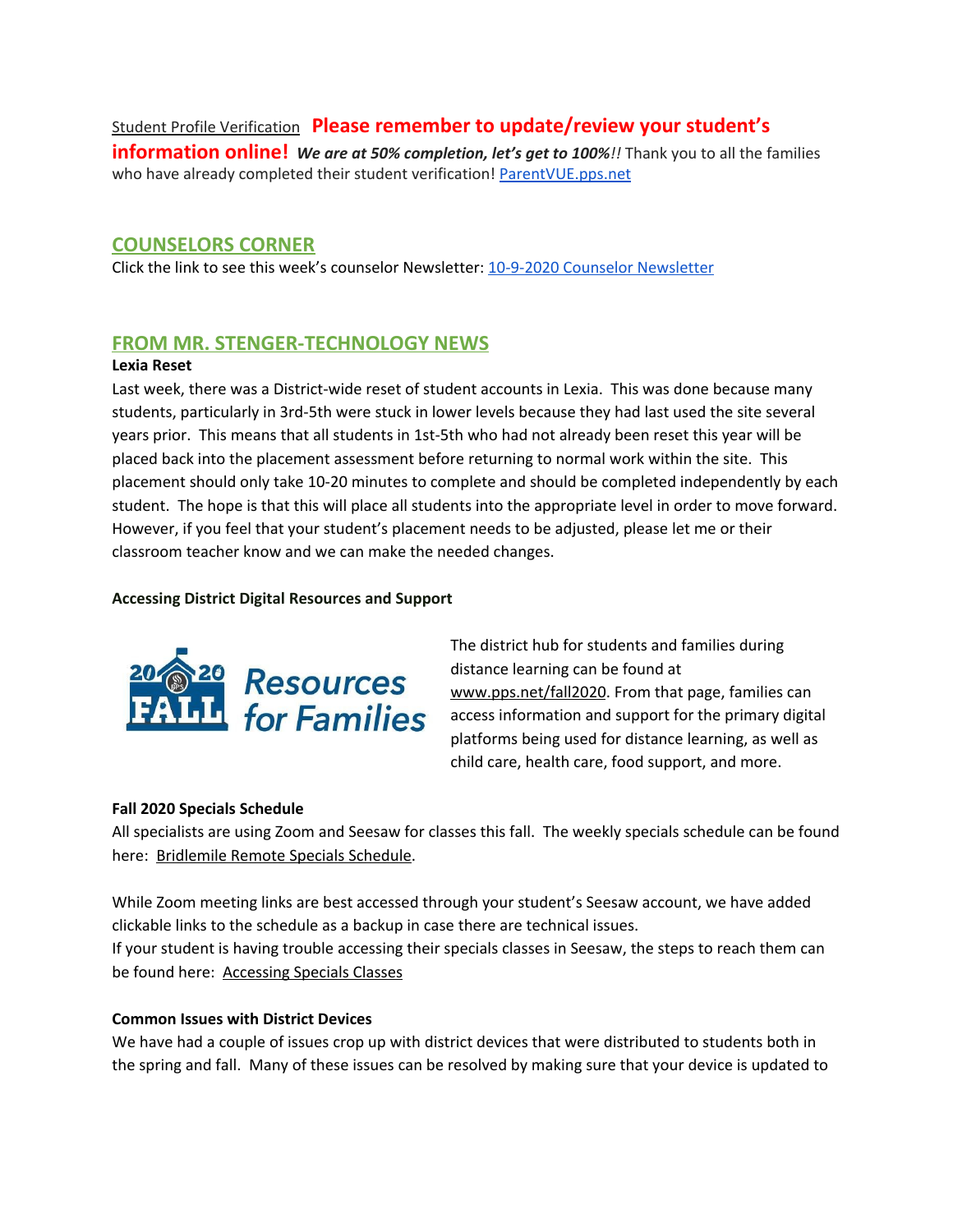the latest version of the ChromeOS. If you are running into any problems with a district device, these steps are a good place to start: Updating a District [Chromebook](https://docs.google.com/document/d/1-XrznKLtkIYGYiFqzRECej-_Arzs0vIDfr5faAbrG6g/preview)

## **LIBRARY NEWS FROM MS. DAHINDEN**

## BOOK RETURN

## **New Schedule for Library Book Return**

Starting next week, October 12th, library book return will be on Wednesdays from 12-3pm, and Thursdays and Fridays from 8:30-3:00 pm on school days.

Susan Dahinden, Teacher Librarian [sdahinden@pps.net](mailto:sdahinden@pps.net)

## LET'S GET READING (LGR)

Bridlemile library will be offering limited book checkout services following COVID19 safety protocol. Thank you for your patience as we implement this new procedure. If you have questions, please contact: Susan Dahinden, Teacher Librarian, at sdahinden@pps.net Mondays, Tuesdays, and Wednesday mornings.

This is how it works:

- First, fill out the book request form found on the Bridlemile library website, Reading page. **Important:** Remember to log into your student's PPS Google account before accessing the form.
- Click on the link to the **Book Checkout Request Form.** There is a link to a brief video explaining how to fill out the form.
- When you fill out the form, be sure to include a parent email address so library staff knows who to contact to set up a time for book pick up.
- On the form, please put your preferred day and time for pick up. Library staff will contact you and let you know your exact pick up time based on availability.
- $\bullet$  Books will be available for pick up outside the main doors of Bridlemile. There will be a  $15$ minute window for books to be picked up. For example, if your pick up time is at 1:00 pm. You will have between 1 and 1:15 to pick up the books. After the period of time expires, the items will be removed and be made available for others to checkout. Please do not approach the pick up area if there are other people present.
- Books will have a two week loan period. Library staff will try to fill requests, but please remember that specifically requested items may not be available at the time the hold is filled. If a requested item is not available, different items will be substituted. There will be a book tub available at the main doors to return items when finished. Please remember, that due to COVID books will not be checked in for 72 hours.

## **PTA/FOUNDATION NEWS**

Here is the link to this week's PTA/Foundation newsletter: [Newsletter](https://docs.google.com/document/d/e/2PACX-1vQlZCPHtKxqO7qpJwiwgoeaZ1ERHVLgg6z0JNYJMTulwn7xlOVY_X2I1ZV9nntsGHP57LEZ_uSufaFj/pub)

Jen Moylan (PTA President) [pta@bridlemileschool.org](mailto:pta@bridlemileschool.org) Nick Fisher (Foundation President) [bridlemilefoundation@gmail.com](mailto:bridlemilefoundation@gmail.com)